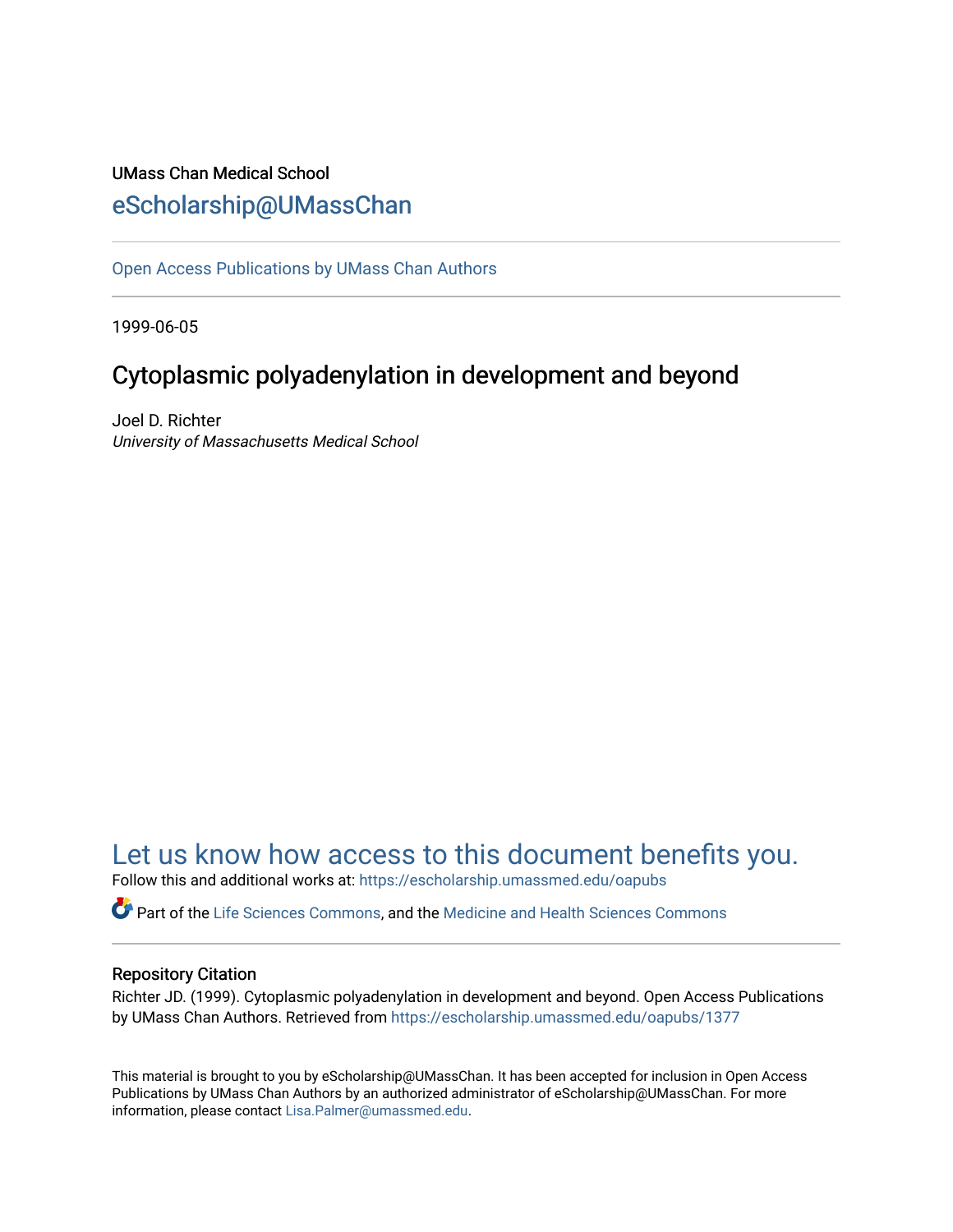# Cytoplasmic Polyadenylation in Development and Beyond

JOEL D. RICHTER\*

*Department of Molecular Genetics and Microbiology, University of Massachusetts Medical School, Worcester, Massachusetts 01655*

| POLYADENYLATION AND THE MECHANISMS OF TRANSLATIONAL ACTIVATION453 |  |
|-------------------------------------------------------------------|--|
|                                                                   |  |
|                                                                   |  |
|                                                                   |  |
|                                                                   |  |

### **INTRODUCTION**

 $1092 - 2172/99/\$04.00 + 0$ 

Important advances in understanding the cytoplasmic control of gene expression occurred in the late 1980s. In those years, it was shown unambiguously that sequences within the 3<sup>'</sup> untranslated regions (UTRs) of specific mRNAs direct polyadenylation and translational activation in maturing mouse and frog oocytes. Although before that time polyadenylation was correlated with translation (see, e.g., reference 66), no experiments showed a clear cause-and-effect relationship. In addition, 3' UTRs were generally thought to be rather devoid of regulatory information—didn't it make more sense to control translation at the 5' end? Since then, major inroads have been made into the biochemistry not only of cytoplasmic poly(A) addition but also of poly(A) removal. Furthermore, we can now feel confident that in most cases, poly(A) elongation confers translational activation while deadenylation promotes translational silencing. Here, I will focus almost exclusively on the forces responsible for, and the results of,  $poly(A)$  tail changes during early development. However, a new study indicating that regulated polyadenylation may be important for adult brain functions is also discussed. For reviews of the cytoplasmic polyadenylation field prior to 1996, see references 59 and 64. For a discussion of  $3'$  UTRs in general, a number of sources are available (31, 72, 105). Similarly, there are several recent reviews on the continually evolving field of nuclear polyadenylation (11, 99). Finally, for further discussions of

development of translational control and the biochemistry of protein synthesis, the reader is referred to references 34 and 52.

## **POLY(A) TAIL CHANGES OCCUR IN EARLY DEVELOPMENT**

The oocytes of probably most animals contain an amount of mRNA that far exceeds the immediate protein synthesis requirements of the cell. Much of this mRNA, which is dormant or masked, will be inherited by the egg following fertilization. At that time, as well as in later embryonic stages, several mRNAs will be recruited onto polysomes in a sequence-specific and often location-specific manner. In a number of vertebrates, such as *Xenopus* and the mouse, some dormant mRNAs in oocytes will become translationally active prior to fertilization, during meiotic maturation. Generally, the dormant mRNAs in oocytes have relatively short poly(A) tails, usually fewer than about 20 nucleotides. During oocyte maturation, the tails on specific mRNAs grow to about 80 to 150 nucleotides, and translation ensues (major exceptions include histone mRNAs [55]). However, not all mRNAs that undergo polyadenylation during maturation do so at the same time, for there appear to be early and late adenylating mRNAs. Also during maturation, some translating mRNAs that have the usual long poly(A) tail ( $\sim$ 100 to 200 nucleotides) undergo a deadenylation reaction, which results in their translational repression.

Embryos from invertebrates also display dynamic changes in polyadenylation. In *Drosophila*, the regulated poly(A) tail changes of several mRNAs are essential for correct embryonic patterning. Superimposed on this regulation, of course, is the

<sup>\*</sup> Mailing address: University of Massachusetts Medical School, Four Biotech, 377 Plantation St., Worcester, MA 01605. Phone: (508) 856-8615. Fax: (508) 856-8774. E-mail: Joel.Richter@ummed.edu.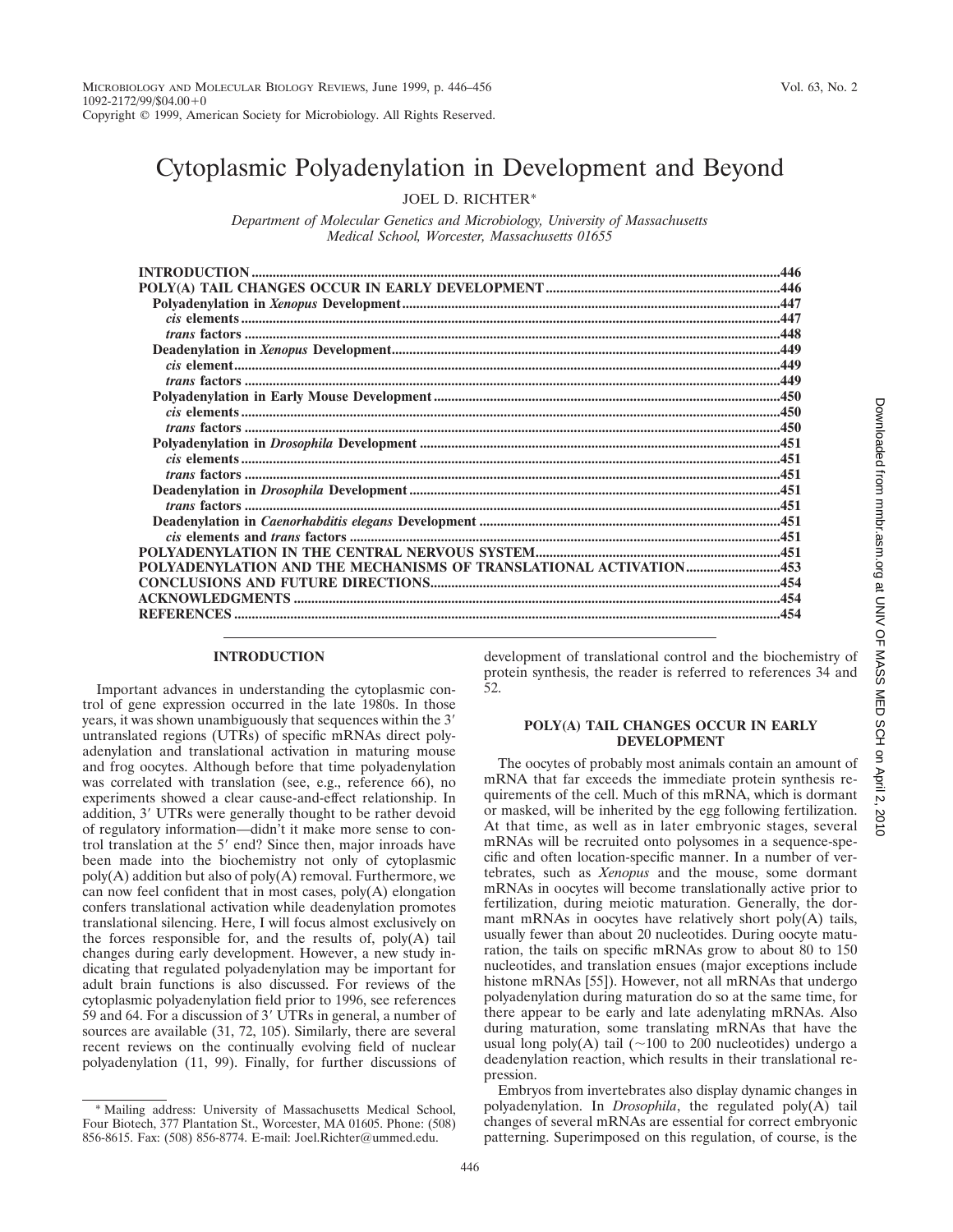exquisite control of mRNA localization, which perhaps complicates the analysis of essential sequences and factors. In *Caenorhabditis elegans*, the regulation of mRNA polyadenylation may be important for sex determination. Finally, while the biological importance has not yet been elucidated, poly(A) length changes also occur during the very early development of several marine invertebrates, such as the surf clam and the sea urchin.

# **Polyadenylation in** *Xenopus* **Development**

*cis* **elements.** Due to their ease of microinjection and because large quantities may be easily obtained for biochemical fractionation, *Xenopus* oocytes have proven to be a useful source material for studying the biochemistry of cytoplasmic polyadenylation. Although earlier studies had shown that maturing oocytes contain mRNAs that undergo polyadenylation and commensurate translation (see, e.g., reference 19), it was not until 1989 that the *cis* elements necessary for these processes were described  $(20, 53)$ . Two sequences in the 3 $'$  UTRs of responding mRNAs are essential, the near-ubiquitous AAU AAA, which is also crucial for nuclear pre-mRNA cleavage and polyadenylation, and a U-rich sequence that often resides about  $20$  nucleotides  $5'$  of the hexanucleotide. This is the cytoplasmic polyadenylation element (CPE), which has the consensus structure of UUUUUAU. The CPE can support polyadenylation when it overlaps with the hexanucleotide, when it is immediately adjacent to it, or when it is up to 100 nucleotides distant (17, 54; see references 64, 78, and 80 for reviews). However, because the timing of polyadenylation of different mRNAs varies during maturation, there may be additional regulatory information in the CPE itself. For example, the sequence UUUUUAU may promote polyadenylation earlier during maturation than, say, UUUUAAU, or perhaps the distance of the CPE from the hexanucleotide influences the time when given mRNAs undergo this  $3'$  end modification  $(4, 4)$ 17). Alternatively, there may be additional 3' UTR sequences that influence polyadenylation (see, e.g., references 27 and 76).

Before discussing cytoplasmic polyadenylation in detail, it is important to understand the salient features of oocyte maturation in *Xenopus* (Fig. 1) (68, 88). Following progesterone binding to a putative cell surface receptor, there is an essential but transient decrease in the level of cyclic AMP, which is thought to activate specific protein kinases (1). These events then lead to c-*mos* mRNA polyadenylation and translation. This is a critical step, because oocytes contain no Mos protein, and it must be made entirely de novo from mRNA that undergoes cytoplasmic polyadenylation (42, 68, 73, 74). Additional evidence indicates that other, as yet undefined mRNAs must also be polyadenylated and translationally activated at this time (6, 47). Following the synthesis of Mos, which is a mitogen-activated protein (MAP) kinase kinase kinase, MAP kinase kinase and MAP kinase are activated by, of course, phosphorylation. This leads to eventual maturation-promoting factor (MPF) activation. MPF, which is composed of cyclin B1 and cdc2 (cyclin-dependent kinase type 1 [CDK1]) kinase, is most directly responsible for the many manifestations of oocyte maturation, such as germinal vesicle breakdown (GVBD) and chromatin condensation. Importantly, cdc2 kinase is also involved in a feedback loop of kinase activation, and so it is sometimes difficult to know with absolute certainty which kinase phosphorylates a given substrate (33).

A time course experiment during maturation reveals that c-*mos* mRNA is polyadenylated much earlier than other mRNAs such as those encoding histone B4 and cyclins A1 and B1 (4, 17, 72). To determine whether late-adenylating mRNAs



FIG. 1. Critical events during *Xenopus* oocyte maturation. Progesterone binds a putative cell surface receptor, which leads to a transient decrease in cyclic AMP (cAMP) levels and the activation of Eg2 kinase. Subsequently, dormant c-*mos* mRNA undergoes polyadenylation-induced translational activation. Newly synthesized Mos, a serine/threonine kinase, activates MAP kinase kinase (MAP kinase cascade), which culminates in the activation of MPF (a heterodimer composed of cyclin B and cdc2). Active MPF, which phosphorylates a number of substrates, is most directly responsible for the manifestations of oocyte maturation.

require the early-adenylating mRNA product(s) (e.g., Mos), c-*mos* mRNA was ablated by an antisense oligonucleotide. While this prevented histone B4 and cyclin A1 and B1 mRNAs from undergoing polyadenylation, it did not inhibit the polyadenylation of injected c-*mos* RNA (4, 17). Thus, mRNAs such as cyclins A1 and B1 must contain a Mos response element (MRE), whose polyadenylation function is directly or indirectly influenced by Mos. A mutational analysis of the cyclin B1 3' UTR revealed that one CPE that overlaps with the polyadenylation hexanucleotide corresponded to the MRE (17). Interestingly, the CPE and hexanucleotide of cyclin A1 mRNA have this same configuration, which corresponds to the MRE of this transcript. In a similar vein, Ballantyne et al. (4) have shown that the polyadenylation of certain sets of mRNAs but not others is sensitive to active cdc2 kinase. Therefore, while it appears that there are two pathways for polyadenylation during maturation, both probably require activation by phosphorylation. In addition, another lesson that should clearly be drawn from these studies is that we can no longer discuss cytoplasmic polyadenylation in generic terms—rather, we must refer to this process with specific mRNAs in mind. Of course, this has important implications when determining the activity of polyadenylation-inducing factors; the RNA substrate that is used would clearly be crucial.

Oocytes cultured in both progesterone and cycloheximide fail to undergo meiotic maturation. However, oocytes cultured in cycloheximide that are injected with Mos protein do undergo maturation, indicating that Mos synthesis is all that is required for maturation (68, 69). On the other hand, a subsequent study that examined c-*mos* mRNA polyadenylation and translation suggests that the situation may be more complex. In this case, Sheets et al. (74) injected a "prosthetic" RNA into oocytes that would anneal with the 3' UTR of c-*mos* mRNA.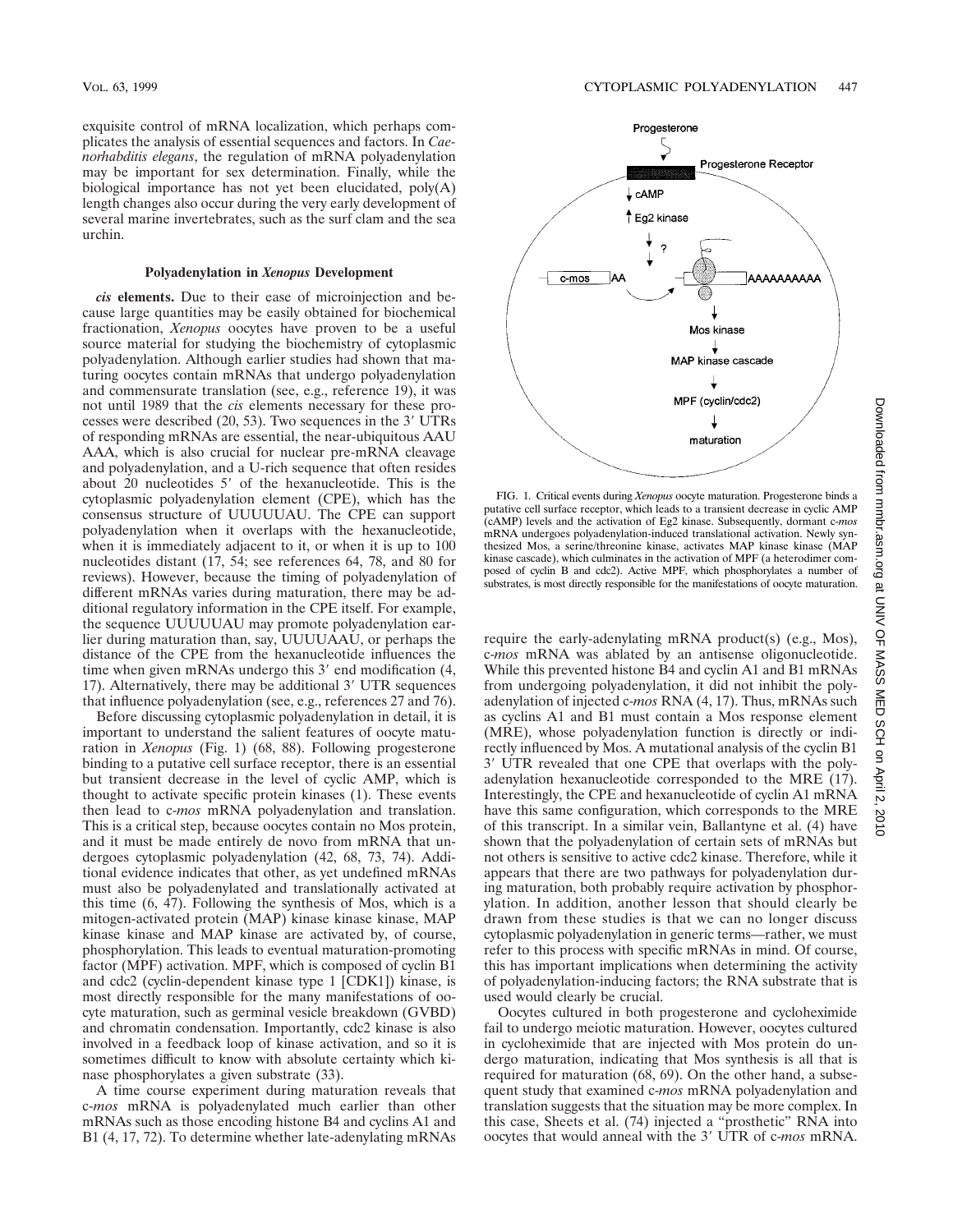Because the prosthetic RNA also contained a poly(A) tail, it induced the translation of c-*mos* mRNA. However, such injected oocytes would mature only if they were also incubated in progesterone. Taken at face value, these data suggest that in addition to Mos, the synthesis of another protein(s) must occur for oocyte maturation to proceed. Recent data from Barkoff et al. (6) also indicate that this is the case, but they go further and suggest that, like Mos, the synthesis of this other essential but undefined protein is the result of mRNA cytoplasmic polyadenylation-induced translation. This general conclusion was also reached by Kuge et al. (47).

As noted earlier, some *Xenopus* mRNAs undergo poly(A) elongation only during embryogenesis. For many mRNAs, polyadenylation at this time requires the hexanucleotide AAU AAA and a CPE. Here, however, this CPE is of the "embryonic" type, which is  $\text{oligo}(U)_{12-27}$  (75–77). While the mRNAs that are polyadenylated during maturation often encode cell cycle-regulatory proteins (Mos, cyclins, cdk2, etc.), those that are polyadenylated in the embryo may be important for germ layer formation or patterning. For example, activin receptor mRNA, which is involved in mesoderm induction, undergoes polyadenylation and translation in the embryo, and interference with this process results in embryos with a number of morphological defects (77).

To date, the embryonic-type CPE is the only clearly defined sequence that promotes polyadenylation in embryos. However, Verrotti et al. (97) have shown that *Drosophila bicoid* mRNA, which contains no element that obviously resembles a CPE, also undergoes polyadenylation in injected *Xenopus* embryos. These data indicate that there is at least one more sequence that promotes embryonic polyadenylation.

*trans* **factors.** In its simplest form, polyadenylation during maturation must involve at least three factors: one that binds the CPE, one that binds the hexanucleotide, and, of course, poly(A) polymerase (PAP). The CPE is bound by CPEB, an RNA recognition motif (RRM)- and zinc finger-containing protein that has putative homologues in other vertebrates and in invertebrates (5, 25, 36, 100). While initial studies suggested that the phosphorylation of CPEB was important for the activation of polyadenylation (62), recent evidence indicates that it is more likely to be involved in the eventual destruction of the protein (17). In addition, phosphorylation does not appear to influence RNA binding (35).

To examine the importance of CPEB in vivo, antibody to this protein was injected into oocytes. Not only did this treatment inhibit the polyadenylation of c-*mos* mRNA, but also it abrogated the synthesis of Mos. Thus, it is not surprising that CPEB antibody injection also prevented oocyte maturation (78). These data therefore confirm the original in vitro experiments demonstrating that the immunodepletion of CPEB from egg extracts rendered them incompetent for polyadenylation (36).

It has been suggested that one possible function of CPEB is to recruit or stabilize factors that interact with the hexanucleotide, which in turn might serve as an anchor for  $poly(A)$ polymerase (PAP) (7, 36). Initial biochemical fractionation experiments by Fox et al. (22) indicated that the hexanucleotide could be bound by cleavage and polyadenylation specificity factor (CPSF), which is well known for its role in nuclear pre-mRNA polyadenylation (99). Subsequently, Bilger et al. (7) noted that heterologous CPSF and PAP stimulated polyadenylation in a CPE-dependent manner. However, U-rich sequences upstream and downstream of the AAUAAA are known to facilitate nuclear CPSF activity (29), and so it is unclear if the results of Bilger et al. (7) are a recapitulation of the nuclear activity. At present, there are no data demonstrating, say, an inhibition of egg extract polyadenylation following CPSF immunodepletion. In the absence of results of this kind, it is difficult state with certainty that CPSF is involved in cytoplasmic polyadenylation.

The third factor that is essential for polyadenylation is PAP. *Xenopus* oocytes, like many somatic cells, have multiple forms of this enzyme (3, 24, 110, 111), one of which lacks a nuclear localization signal and hence would be expected to be entirely cytoplasmic (24). While this protein has PAP activity when expressed in bacteria, it has not been detected in oocytes. Therefore, whether cytoplasmic polyadenylation utilizes a special (i.e., nonnuclear) form of the enzyme is unclear. However, it should be borne in mind that the "nuclear" form of the enzyme is also cytoplasmic in oocytes (3), and so it is certainly possible that this enzyme catalyzes polyadenylation in both compartments (but see below).

During oocyte maturation, cdc2 kinase phosphorylates PAP at a number of sites (3, 13). Interestingly, as the enzyme becomes hyperphosphorylated, it becomes progressively less active (12, 13), such that by late maturation it has virtually no activity at all (13). This would seem paradoxical because there is robust cytoplasmic polyadenylation activity at this time. Perhaps this indicates that there is at least one form of PAP that is not inactivated by phosphorylation.

Recent evidence suggests that the CPE and CPEB have a second function, that of mRNA masking (18). In oocytes, cyclin B1 mRNA has a short  $poly(A)$  tail and is translationally dormant. During maturation, the poly(A) tail is elongated and translation ensues. While this scenario seems straightforward vis-à-vis mRNA activation, it does not delineate the mechanisms responsible for the initial translational repression of the mRNA. To address this, deMoor and Richter (18) began with the assumption that cyclin B1 mRNA might be bound by a repressor protein (perhaps analogous to FRGY2 [9]), which could be competed off by multiple exogenous copies of the binding site. Therefore, they injected various portions of cyclin B1 RNA into oocytes and determined whether endogenous cyclin B1 protein was synthesized. Interestingly, injection of the B1 RNA 3' UTR induced cyclin B1 synthesis. A mutational analysis subsequently revealed that it was the CPE itself that was responsible for the translational unmasking and that the strength of the unmasking was correlated with the number of CPEs injected. Furthermore, while a reporter mRNA could be masked if it was appended with a CPE-containing 3' UTR, it had to undergo cytoplasmic polyadenylation before it could be translated during maturation. Therefore, the CPE acts both negatively (as a repressor of translation) and positively (as an activator of polyadenylation-induced translation).

How could the CPE perform both tasks? Clearly, that depends on the nature of the interacting proteins. deMoor and Richter (18) identified CPEB as the only CPE binding protein. Thus, could CPEB both repress and enhance translation? A model to explain how this could be so is presented in Fig. 2, a key feature of which is a putative CPEB binding protein. Here, they suggest that in immature oocytes, CPEB binds not only the CPE but also a factor "X" protein. Factor X, in turn, might interact with the cap or with a translation initiation factor such as eIF-4E to prevent translation. When the cyclin B1 3' UTR is injected into oocytes, CPEB and factor X might compete off endogenous cyclin B1 mRNA, thereby releasing it for translation. During the normal course of oocyte maturation, however, it may be that polyadenylation, which is necessary for unmasking, disrupts the CPEB-factor X interaction to allow translation to begin. While further experimentation could certainly cause revisions to this model, it is noteworthy that Stutz et al. (85, 86), have obtained somewhat similar data with maturing mouse oocytes (but with a notable exception—in these mam-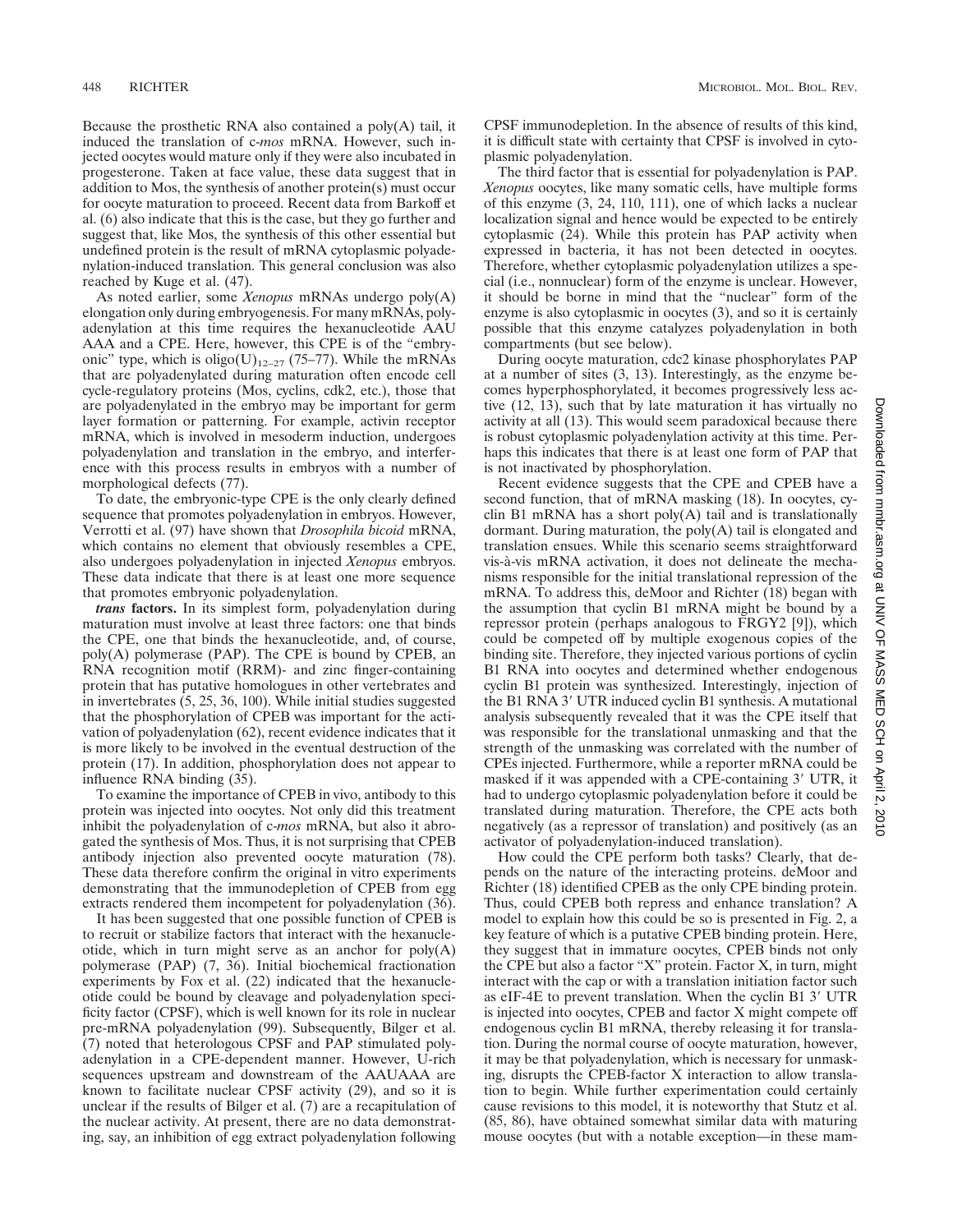

FIG. 2. Model for CPE-mediated translational repression and activation. In immature oocytes, CPEB binds both the CPE and a hypothetical factor, factor X. Factor X, in turn, prevents translation either by interacting with the cap or by preventing eukaryotic initiation factors (i.e., eIF-4E) from recognizing the cap. A possible hexanucleotide binding factor (HNBF), which could be CPSF, is also indicated. Following oocyte maturation, CPEB induces cytoplasmic polyadenylation, which disrupts CPEB-factor X interaction and allows initiation factor binding to the cap and translation initiation.

malian cells, mRNA unmasking does not require polyadenylation [see below]).

A single factor has been described in *Xenopus* that is thought to be involved in embryonic cytoplasmic polyadenylation. A 36-kDa protein, which was subsequently identified as ElrA (108), was shown to UV cross-link to the oligo(U)<sub>12–27</sub> embryonic CPE (75, 77). ElrA is a member of the ELAV family of RNA binding proteins (30, 65). While ElrA binds quite specifically to the oligo(U)<sub>12–27</sub> CPE, both in vitro and in vivo, its role in polyadenylation has not been conclusively demonstrated. Interestingly, however, a dominant negative form of the protein inhibits normal gastrulation in injected embryos, quite possibly because the polyadenylation-induced expression of an essential mRNA(s) is disrupted.

### **Deadenylation in** *Xenopus* **Development**

*cis* **element.** Ribosomal-protein mRNAs exemplify those transcripts that are deadenylated and translationally silenced during oocyte maturation (93, 94). These mRNAs have no specific sequence that directs deadenylation; rather, they undergo this reaction by default because they contain no CPE to promote  $poly(A)$  addition at this time  $(21, 94)$ . In contrast to the situation during oocyte maturation, deadenylation in the embryo requires mRNA-specific *cis* elements. Cdk2 mRNA, for example, undergoes CPE-directed polyadenylation at maturation but is deadenylated soon after fertilization. Two sequences within the  $3'$  UTR of this mRNA direct embryospecific deadenylation; one, composed of 58 nucleotides, is immediately upstream of the CPE, while the other, composed of 14 nucleotides, is 3' of the hexanucleotide. While each element promotes partial deadenylation individually, together they appear to act synergistically to promote complete deadenylation (79). While seemingly discrete in nature, these cdk2 *cis*-deadenylation elements are not obviously present in other mRNAs that undergo this reaction at this time.

Other RNAs contain a different embryonic deadenylation element, sometimes referred to as the EDEN sequence (2, 8, 48, 49). This is a 17-nucleotide, somewhat internally repetitious sequence in the 3' UTRs of Eg2, Eg5, and c-*mos* mRNAs (8, 60). Like the  $3'$  cdk2 embryonic deadenylation element, the EDEN sequence can confer specific deadenylation to a reporter RNA (60).

Finally, it has recently been shown that an AU-rich element normally thought to promote mRNA degradation in a variety of systems (10), AUUUA, mediates deadenylation in *Xenopus* embryos (98). Although this might appear surprising on the surface, it has been shown that in mammalian tissue culture cells, deadenylation precedes mRNA decay (10). For *Xenopus* embryos, it appears that the first-step deadenylation reaction is temporally uncoupled from mRNA destruction, which normally occurs at the 4,000-cell mid-blastula stage, several hours after deadenylation.

*trans* **factors.** During oocyte maturation, dissolution of the nuclear envelope, i.e., GVBD, precedes and is essential for default deadenylation. This suggests that at least one factor involved in this process must be sequestered in the nucleus prior to GVBD  $(92)$ . While the nature of this factor has not yet been firmly established, significant progress has been made in addressing the underlying mechanisms of deadenylation with the isolation and cloning of two proteins, the first of which is a deadenylating nuclease [DNA, subsequently referred to as a poly(A)-specific RNase (PARN) (45)]. This protein, a member of the RNase D family initially isolated from mammalian somatic tissue (44), is mostly cytoplasmic in HeLa cells, but its localization in oocytes is less clear. In these cells, two proteins, of 62 and 74 kDa, are detected on a Western blot. The 62-kDa species is cytoplasmic, while the 74-kDa species is nuclear. While the relationship, if any, between these two proteins is unknown, the 74-kDa protein may correspond to the functional deadenylase. This conclusion is based on the observations that (i) proper default deadenylation requires a nuclear component that must be released after GVBD and (ii) cytoplasmic extracts have little deadenylation activity. Irrespective of which of these two proteins is the true PARN, perhaps the most important result is that antibody raised against the mammalian protein, when injected into oocytes, prevents default deadenylation (45). With the PARN cDNA clone now in hand, the molecular regulation of deadenylation, in maturing oocytes as well as in embryos, may soon be elucidated.

A second, recently cloned factor that is important for deadenylation specifies which mRNAs lose their poly(A) tails after fertilization. Following the earlier work of Bouvet et al. (8), who identified a 53- and 55-kDa protein doublet that bound the EDEN sequence, Paillard et al. (60) isolated and cloned a cDNA for this factor, referred to as EDEN-BP. The necessity of EDEN-BP for the deadenylation of specific RNAs was demonstrated by using egg extracts. While these extracts support EDEN-dependent Eg2 deadenylation, they fail to do so following EDEN-BP immunodepletion. Interestingly, EDEN-BP shows high homology to two other proteins, which suggests that it may be a multifunctional protein. The first protein is human Nab50/CUG-BP (60, 92), which is 88% identical to the *Xenopus* protein. Nab50/CUG-BP, whose only known function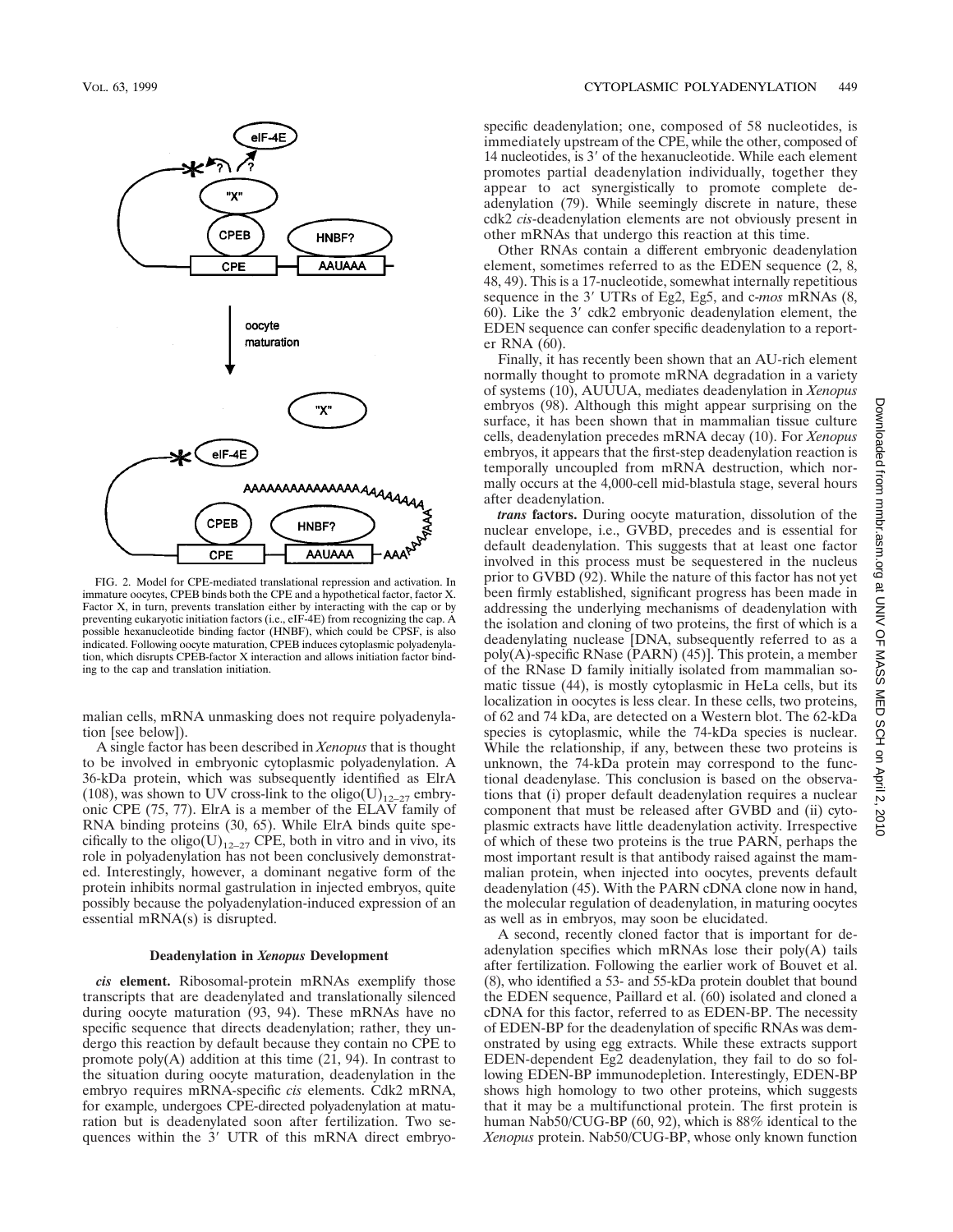

FIG. 3. Essential features of poly(A) addition and removal during *Xenopus* development. In oocytes, CPEB binds the CPE and shifts an equilibrium between poly(A) tail growth or removal in the direction of growth. For mRNAs that do not contain a CPE, the equilibrium is shifted toward poly(A) tail removal, which is often referred to as default deadenylation. The enzyme responsible for deadenylation is PARN. HNBF refers to hexanucleotide binding factor. During embryogenesis, poly(A) tail elongation is directed by an embryonic-type CPE (eCPE), which is oligo(U)<sub>12–27</sub>. The eCPE is bond by the protein elrA, a member of the ELAV family of RNA binding proteins. In contrast to oocyte maturation, deadenylation in embryos is directed by the EDEN *cis* element. The EDEN sequence is bound by the protein EDEN-BP, which may interact, directly or indirectly, with PARN.

is that it binds CUG repeats, may be involved in myotonic dystrophy, because one characteristic of this disease is a CUG repeat expansion in the 3' UTR of myotonin protein kinase mRNA. The second protein with homology to EDEN-BP is *Drosophila* Bruno (101). Bruno protein is a translational repressor of *oskar* mRNA, whose localized expression is critical for posterior body patterning (43). While it is possible that Nab50/CUG-BP and Bruno regulate mRNA expression by deadenylation, there is currently no evidence indicating that this is the case. Thus, it may be that this family of RNA binding proteins controls translation in multiple ways. A summary of the essential features of poly(A) additional and removal during *Xenopus* development is presented in Fig. 3.

#### **Polyadenylation in Early Mouse Development**

*cis* **elements.** Many features of oocyte maturation in *Xenopus* also take place in the mouse, including cytoplasmic polyadenylation (26). At least for tissue-type plasminogen activator (tPA) (37), c-*mos* (27), spindlin (57), and cyclin B1 (87) mRNAs, the same *cis* elements used in *Xenopus* are used in the mouse. That is, a structure closely resembling the UUUUUAU-type CPE, also called the adenylation control element (ACE), and the AAUAAA hexanucleotide are required. Other RNAs that are polyadenylated during maturation have these sequences, although mutagenesis experiments have not been performed to establish that they are necessary (38, 58, 63, 96, 103).

In contrast to *Xenopus*, most maternal mRNAs in the mouse are destroyed by the two-cell stage, when the zygotic genome becomes active. Thus, one might surmise that maternally inherited mRNAs would play a lesser role in this species. While this might be the case, recent studies indicate that cytoplasmic polyadenylation and presumably translational activation occur soon after fertilization in the mouse, suggesting at least some important roles for maternal mRNAs. Putative CPEs (either the maturation type or the embryonic type) are present in two transcripts that are polyadenylated after fertilization, catenin mRNA (58) and another mRNA of unknown function (90). Interestingly, Oh et al. (57) have recently shown that not only does spindlin mRNA undergo polyadenylation during oocyte maturation and after fertilization but also its 3' UTR contains a maturation-type and an embryonic-type CPE.

*trans* **factors.** Because the UUUUUAU-type CPE controls polyadenylation during mouse oocyte maturation, it is perhaps not surprising that this sequence is bound by CPEB (25). The frog and murine proteins are highly homologous, especially in the carboxy-terminal, RNA binding portion of the protein. Like the frog protein, mouse CPEB is phosphorylated during maturation (89), although the function of this modification is unknown.

Stutz et al. (86) have taken a novel approach to the study of factors involved in cytoplasmic polyadenylation. These investigators injected oocytes with antisense oligodeoxynucleotides complementary to various regions of tPA mRNA; they then examined the expression of this mRNA by the sensitive zymography assay. The rationale behind such an experiment is that sequences that are, say, bound by regulatory proteins would be inaccessible to oligonucleotide binding, and hence, RNase Hmediated RNA digestion would not occur. The result would then be robust tPA activity, which could be quantified by zymography. Perhaps not surprisingly, Stutz et al. (86) showed that the CPE/ACE and the AAAAA were protected from RNase H-mediated cleavage. However, a somewhat unexpected finding was that early during maturation, a portion of the CPE/ACE and the hexanucleotide became accessible to oligonucleotide annealing and resulting mRNA cleavage. From this, Stutz et al. (86) concluded that the mRNA becomes unmasked prior to polyadenylation.

In a follow-up study, Stutz et al. (85) showed that endogenous tPA mRNA is translationally activated when oocytes are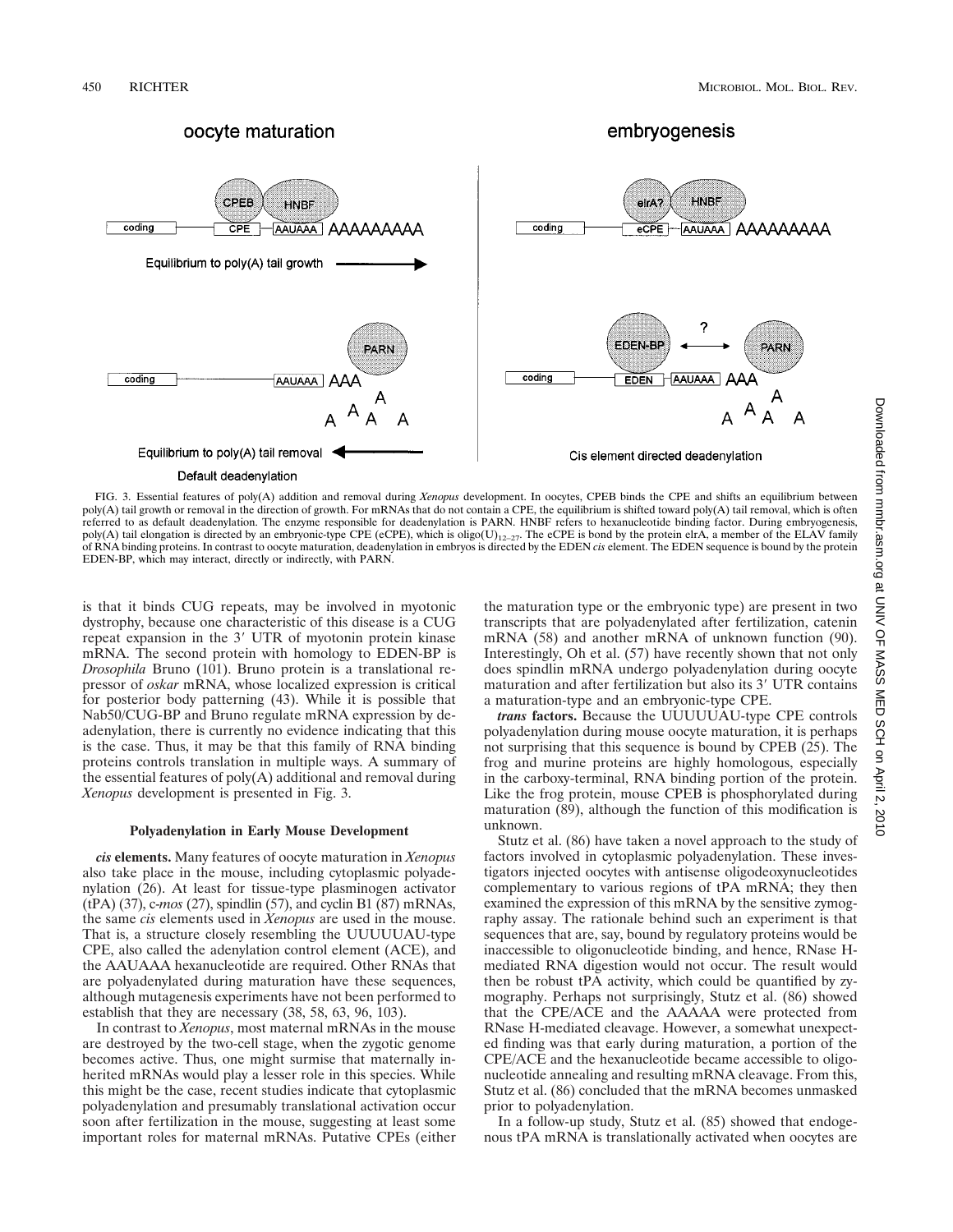injected with fragments of RNA that contain the CPE/ACE. In this sense, then, this is similar to what deMoor and Richter (18) observed with cyclin B1 mRNA in injected *Xenopus* oocytes (see above). However, one major difference in these studies is that while polyadenylation is required to unmask cyclin B1 mRNA in *Xenopus* oocytes, it is not required to unmask tPA mRNA in mouse oocytes. Rather, Stutz et al. (85) suggest that an 80-kDa protein, which binds the CPE/ACE, must be removed from that sequence to allow translation to occur. While this would suggest that polyadenylation plays no role in translational activation, these investigators found that the unmasking event requires a short  $(\sim 30$ -nucleotide)  $poly(A)$  tail. Thus, they surmised that the maturation-specific polyadenylation of tPA mRNA is necessary to prevent default deadenylation, which, if it occurred, would maintain translational arrest. Indeed, Huarte et al. (37) found that the deadenylation of tPA mRNA that occurs during oocyte growth is important for the initial translational repression. As for the 80 kDa protein, its identity is unknown, but on sodium dodecyl sulfate-polyacrylamide gels, its relative mobility is similar to that of mouse CPEB (25).

## **Polyadenylation in** *Drosophila* **Development**

*cis* **elements.** Axis formation in the *Drosophila* embryo requires the precise temporal and spatial expression of a number of mRNAs (14, 16, 83). While the translation of maternal mRNA in this species is probably controlled at multiple levels, one important mechanism is the modulation of poly(A) tail length. For example, *bicoid*, *Toll*, and *torso* mRNAs, all of which play important roles in body patterning, undergo poly(A) elongation and translational activation (70). The mRNA selectivity for this reaction is demonstrated by the fact that *nanos* mRNA, which is translationally activated at nearly the same time as the three aforementioned mRNAs, displays no obvious poly(A) tail length change (23, 70).

Schisa and Strickland (71) have investigated the *cis* elements responsible for cytoplasmic polyadenylation of *Toll* mRNA. They found that in contrast to vertebrates, there are no small, discrete, polyadenylation-inducing signals. Rather, these investigators noted that a 192-nucleotide element, when deleted from the *Toll* mRNA 3' UTR, abrogates polyadenylation but by itself cannot induce polyadenylation. Schisa and Strickland (71) further suggested that there may be several nonhomologous regions of *Toll* RNA that can direct polyadenylation.

*trans* **factors.** Given that very little is known about the *cis* elements that direct polyadenylation in *Drosophila*, one might surmise that nothing would be known about the proteins that direct this process. However, using a genetic approach, the Strickland laboratory has identified two genes that may be involved. Lieberfarb et al. (50) examined a number of female-sterile mutations for the possible down-regulation of *bicoid* gene expression. Two mutations, *cortex* and *grauzone*, were indeed found to be correlated with reduced bicoid levels. Most importantly, neither *bicoid* nor *Toll* mRNA undergoes cytoplasmic polyadenylation in either of these mutant embryos. Moreover, *nanos* mRNA, whose expression does not involve changes in  $poly(A)$ tail length, is translated in *cortex* embryos. Thus, the proteins encoded by *cortex* and *grauzone* may be a part of the polyadenylation complex. Two other proteins that could be important in *Drosophila* polyadenylation have been identified by UV cross-linking to the *Toll* mRNA 192-nucleotide polyadenylation element (71). Other than RNA binding, however, only the sizes of these proteins (101 and 89 kDa) are known.

#### **Deadenylation in** *Drosophila* **Development**

*trans* **factors.** In *Drosophila* embryos, the localized translational repression of specific mRNAs is essential for correct axis formation. At least one mRNA, *hunchback*, appears to be repressed via cytoplasmic deadenylation. While nothing is known of the *cis* elements that control the deadenylation of this mRNA, some gene products have been identified that may be involved in this process. It has been known for several years that *nanos* mRNA, which resides exclusively in the posterior pole of the *Drosophila* embryo, is essential for structures that later arise from that location. Nanos protein appears to function as a translational repressor. That is, it is important that the expression of *hunchback* mRNA, which is distributed uniformly in the embryo, be limited to the anterior pole. Thus, it is Nanos protein that suppresses the translation of *hunchback* mRNA in the posterior pole (39, 84). The region of *hunchback* mRNA that is important for the translational repression imposed by Nanos is the 3' UTR, and discrete *nanos*-responsive elements (NREs) within this region have been defined (104). What would appear to be a somewhat straightforward situation of translational repression is made more complicated by the fact that Nanos does not bind the NRE (or at least not with a high degree of specificity). Instead, the *pumillio* gene product binds *hunchback* NRE (56). However, both Nanos and Pumilio appear to repress hunchback mRNA translation by inducing mRNA deadenylation (107). How these factors promote deadenylation is unknown, but this process is likely to be an essential step in the generation of abdominal structures.

### **Deadenylation in** *Caenorhabditis elegans* **Development**

*cis* **elements and** *trans* **factors.** In *C. elegans*, the regulated translation of a few mRNAs is necessary for sex determination (31, 105). The sex of these hermaphroditic animals is controlled by the X-to-autosome ratio; XX animals are hermaphrodites (basically females that make oocytes and sperm), whereas XO animals are males. One gene that determines the sex of the animal is *tra-2*; when it is deleted, XX animals become males. The *tra-2* gene is regulated at the translational level by two *cis* elements in its 3' UTR, referred to as DREs (directrepeat elements) or, more recently, as TREs (*tra-2* and GLI elements) (40). The TGE, AAUUUAUU, is required for the inhibition of *tra-2* mRNA expression, which is correlated with the maintenance of a short poly $(A)$  tail  $(40)$ .

Immediately upstream of *tra-2* is the *laf-1* gene, which is a negative regulator of *tra-2* expression (31). One possible function of the laf-1 protein is that of a deadenylation-inducing translational repressor of *tra-2* mRNA. The inhibition of *tra-2* mRNA translation would prevent female development (40). A factor, tentatively identified as DRF (direct-repeat factor), which could be the *laf-1* gene product, binds the TREs (32, 40). In transgenic animals, TRE-dependent translational repression and the maintenance of a short poly(A) tail requires *laf-1*. In vitro, the TGEs serve as binding sites for DRF. Thus, while *laf-1* has not yet been cloned and DRF has not yet been isolated, circumstantial evidence suggests that they could be the same factor.

# **POLYADENYLATION IN THE CENTRAL NERVOUS SYSTEM**

Although cytoplasmic polyadenylation is a hallmark of early metazoan development, there is virtually no evidence that it occurs in adult tissues. From a teleological point of view, this would seem very inefficient. That is, a significant genetic load is used to regulate translation by cytoplasmic polyadenylation, so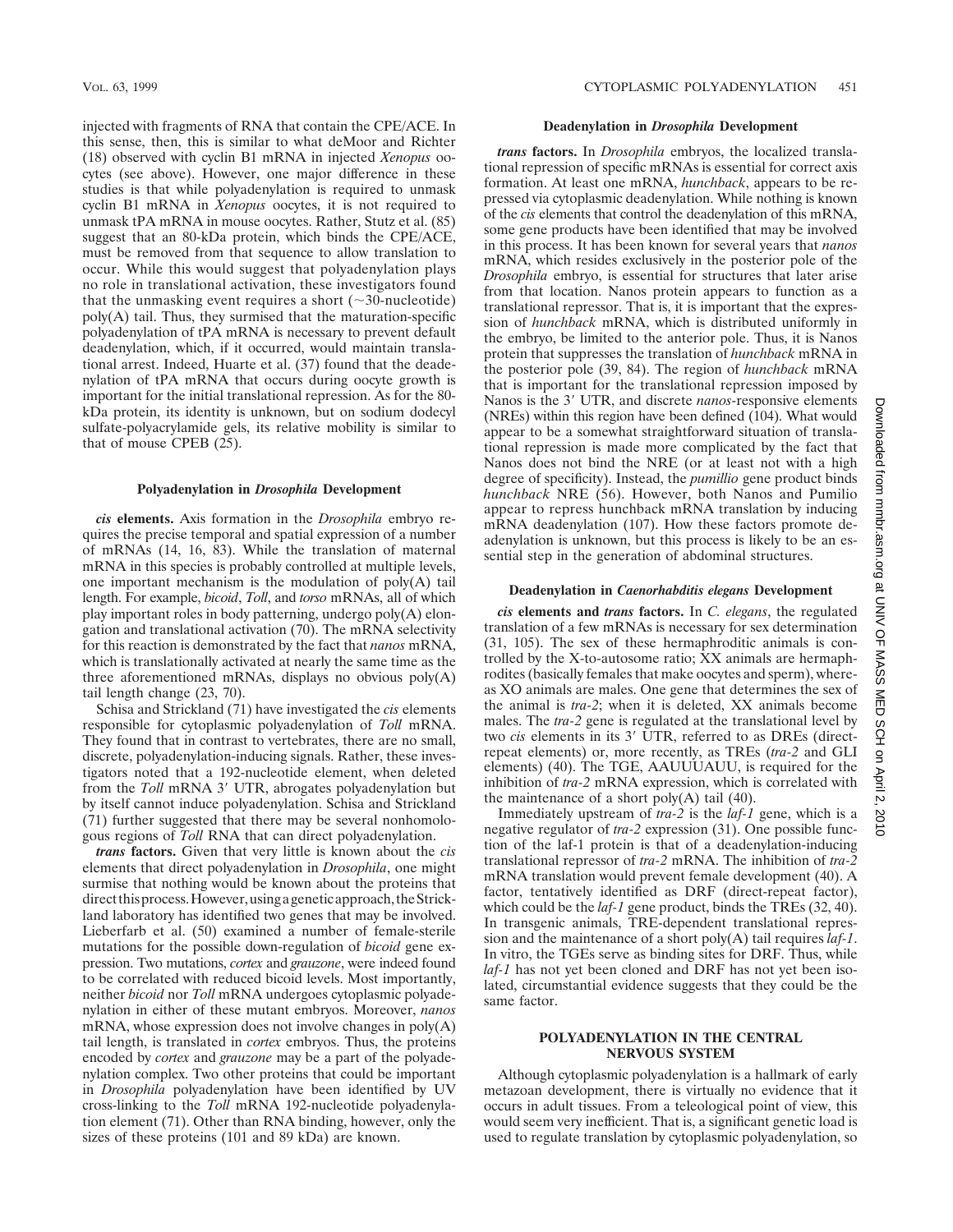

FIG. 4. Poly(A) tail elongation in the central nervous system. (A) The method used to detect poly(A) tail length is the RT-PCR-based PAT [poly(A) test]. Here, oligo(dT) fused to a GC-rich anchor will anneal to multiple regions along the length of a poly( $\overline{A}$ ) tail. When it is reverse transcribed, the resulting cDNAs will be heterogeneous in size. Following PCR with an mRNA-specific primer and the oligo(dT) anchor, the size heterogeneity will be maintained. Thus, mRNAs with long poly(A) tails will yield cDNAs of diverse sizes, the largest of which will approximate the longest poly(A) tail. On the other hand, mRNAs with short poly(A) tails will yield smaller cDNAs with discrete sizes. In addition, PCR with two mRNA-specific primers will result in products with discrete sizes (internal control). RT, reverse transcription. (B) Visual cortices were removed from rats born and raised in the dark (dark rearing) and then either not exposed to light or exposed to light for 30 to 360 min. The visual cortices were also removed from rats maintained on a standard 12-h light-dark cycle (std.). Following RNA extraction, PATs were performed for a-CaMKII mRNA, which contains a CPE, and neurofilament (NF) mRNA, which does not contain a CPE. The PATs used the same reverse transcription reaction. The products were resolved on an agarose gel and visualized by ethidium bromide staining. Note that the poly(A) tail of  $\alpha$ -CaMKII mRNA was elongated in response to light, while the poly(A) tail of NF mRNA was unaffected. (C) The a-CaMKII PCR products from panel B were Southern blotted and probed with radiolabeled  $\alpha$ -CaMKII 3' UTR. This blot confirms that the ethidium bromide staining material in panel B corresponds to  $\alpha$ -CaMKII sequences and also shows light-dependent polyadenylation of this mRNA. (D) An aliquot of visual cortex RNA annealed to excess oligo(dT) was incubated with RNase H, which removes the poly(A) tail. This was followed by a PAT for  $\alpha$ -CaMKII mRNA, or reverse transcription-PCR with internal, mRNA-specific primers. This control confirms that the heterogeneously sized α-CaMKII sequences in panel B resulted from oligo(dT) priming of the poly(A) tail. (E) Reverse transcription-PCR with two α-CaMKII 3' UTR-specific primers was performed on the same visual cortex RNA used in panel B. This control confirms that the  $3'$  UTR of  $\alpha$ -CaMKII mRNA was intact, since the PCR product is discrete and has the predicted size. Reprinted from reference 109 with permission of the publisher.

why not use the process in adult tissues just as it is used in early development? Perhaps it is used in adult tissues, but we just don't know where to look, or even how to look. What adult tissues contain dormant mRNAs that must be activated in an

instant? How can we examine polyadenylation in somatic tissues where mRNA injection is extremely difficult?

Clearly, knowing where to look is paramount. In the last few years, mounting evidence has suggested that the brain might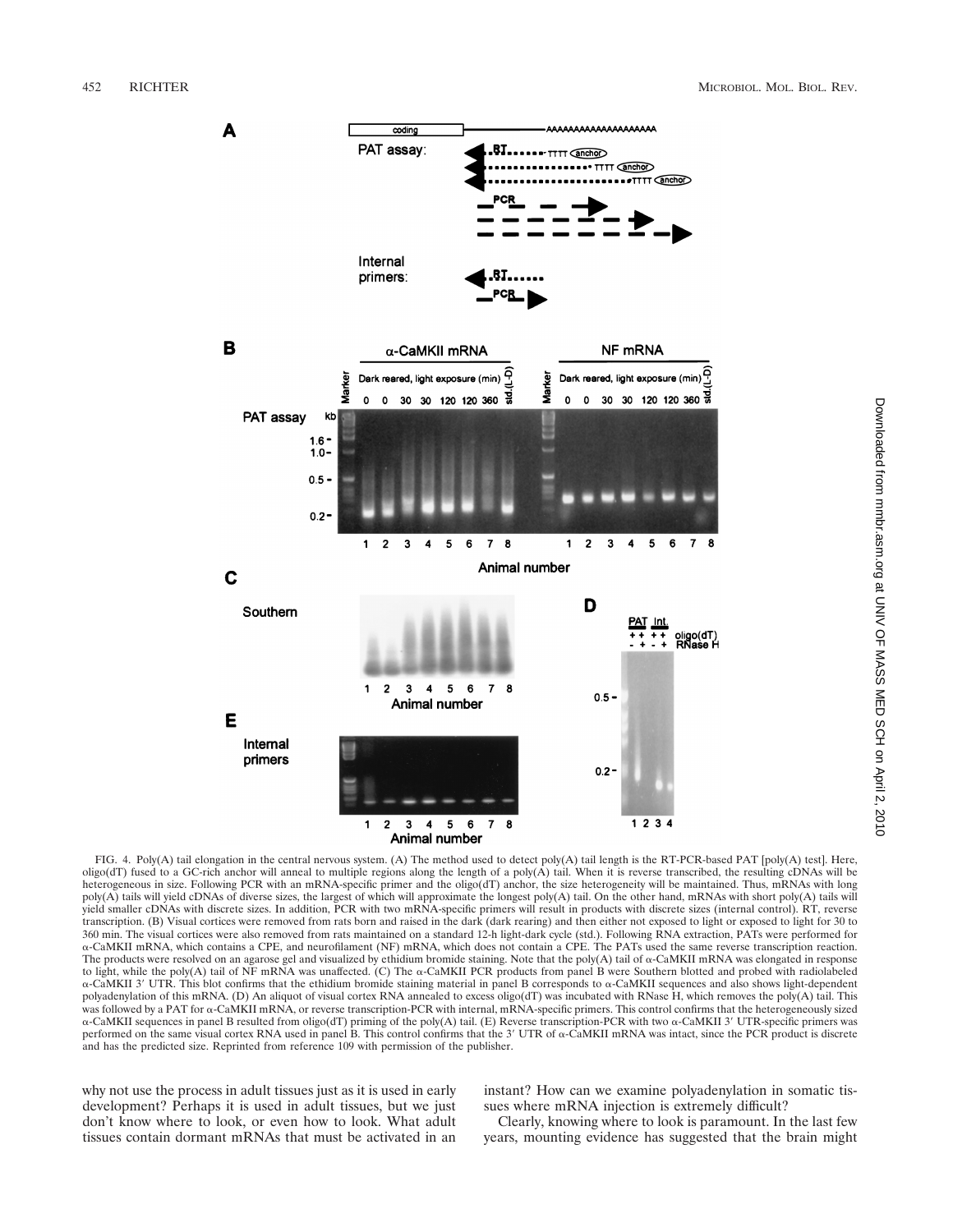contain dormant mRNAs. In particular, specific mRNAs are present in dendrites (15, 81), and synaptic spines (regions at the bases of synapses) have ribosomes and translation initiation factors (82, 91). Most importantly, recent studies indicate that translational control in dendrites may be important for long-term changes in synaptic efficacy (41, 51). Even if this brain activity is regulated at the translational level, how could one assess whether cytoplasmic polyadenylation is involved? One approach, taken by Wu et al.  $(109)$ , was to determine if a factor that regulates cytoplasmic polyadenylation, CPEB, is present in the brain. Although CPEB expression is quite restricted in the mouse (25), brain tissue contains readily detectable amounts. Furthermore, CPEB is present in the dendritic layers of the hippocampus, at synapses in cultured hippocampal neurons, and in postsynaptic densities (i.e., large networks of structural and regulatory proteins immediately beneath the postsynaptic membrane) of adult brain (109). Thus, the localization of CPEB strongly suggests that it could be involved in synaptic efficacy.

Of course, the function of CPEB in the brain depends upon the mRNA(s) to which it is bound. One mRNA, which is present in dendrites and known to be essential for the long-lasting phase of long-term potentiation (L-LTP) encodes  $Ca^{2+}$ -calmodulin-dependent protein kinase II ( $\alpha$ -CaMKII). The 3' UTR of a-CaMKII mRNA contains UUUUUAU-type CPEs, which bind CPEB in vitro and which drive polyadenylation-induced translation in injected *Xenopus* oocytes. While suggestive, these data do demonstrate that this process also occurs in the brain. To examine this, Wu et al. (109) investigated the visual cortex, which also contains CPEB. In dark-reared rats, there is a massive activity-driven reorganization in the visual cortex following exposure to light. In this region of the brain, light exposure induces polyadenylation and translation of  $\alpha$ -CaMKII mRNA but does not affect the poly(A) tail length of neurofilament mRNA, which does not contain a CPE (Fig. 4). Thus, cytoplasmic polyadenylation may be essential for L-LTP, which probably forms the basis for learning and memory.

## **POLYADENYLATION AND THE MECHANISMS OF TRANSLATIONAL ACTIVATION**

In yeast, the  $poly(A)$  tail stimulates translation through several protein intermediates, one of which is poly(A) binding protein. This factor, in turn, interacts with the translation initiation factor eIF-4G. eIF-4G binds to another translation initiation factor, eIF-4E, which also binds to the cap. It is this circular complex, then, that aids in recruiting the 40S ribosomal subunit to the mRNA (reviewed in reference 67; see also reference 102). Is this model applicable to say, mRNAs undergoing poly(A) elongation during oocyte maturation? While it has not yet been tested in these cells, a number of facets will almost certainly prove to be correct. For example, a long poly(A) tail appended to a number of mRNAs is sufficient to induce their translation following oocyte injection (61, 74, 95). It would follow, then that these  $poly(A)$  tails bind  $poly(A)$ binding protein, which binds eIF-4G, etc., which would result in translation. On the other hand, it should be borne in mind that  $poly(A)$  binding protein is not abundant in oocytes  $(110)$ and, when it is expressed in moderate amounts by mRNA injection, it disrupts the normal default deadenylation that occurs at maturation (106). Of course, oocytes could contain proteins that perform the same task as poly(A) binding protein but are structurally distinct and therefore are not detected with poly(A) binding protein antibody. Indeed, oocyte-specific poly (A) binding proteins have been observed by UV cross-linking (87).



2010

FIG. 5. Inhibition of cap ribose methylation abolishes progesterone-induced Mos synthesis and oocyte maturation in *Xenopus*. (A and B) Oocytes were incubated in the indicated concentrations of *S*-isobutylthioadenosine (SIBA), an analogue of *S*-adenosylmethionine, from which methyl groups are donated in methyltransferase reactions. SIBA is a stable competitive inhibitor of methyltransferase reactions. These oocytes were also incubated in the absence (lane 1) or presence (lanes 2 to 6) of progesterone and analyzed for the polyadenylation (A) and methylation (B) of injected c-*mos* mRNA. M refers to a marker for cap I formation, and N refers to noninjected mRNA processed in an identical manner. Note that while SIBA had little effect on polyadenylation, cap I and cap II formation was completely eliminated at 0.5 and 0.75 mM SIBA. (C) Western blot for Mos protein. Note that while immature oocytes contain no Mos (lane 1), this protein accumulates during oocyte maturation (lane 2). While SIBA has no effect on Mos synthesis at the lower concentrations, it completely prevents Mos accumulation at 0.5 and 0.75 mM. (D) General protein synthesis (i.e., [<sup>35</sup>S]methionine incorporation) in oocytes was unaffected by SIBA irrespective of concentration. (E) Oocyte maturation (as scored by GVBD) paralleled that of Mos synthesis. That is, the prevention of Mos synthesis by SIBA inhibited oocyte maturation. The bars in panels D and E represent the mean and standard deviation of three experiments. Reprinted from reference 47 with permission of the publisher.

Alternatively, oocytes may use a unique translational strategy. In this regard, Kuge and Richter (46) have demonstrated that during *Xenopus* oocyte maturation, active poly(A) elongation induces cap-specific 2'-O methylation (i.e., cap I and cap II, which have methyl groups at the  $2'$  position of the first and second ribose moieties following the triphosphate bridge, respectively). Two experiments argue that cap ribose methylation is important for translation: (i) prevention of  $2^{\prime}$ -O methylation abrogates translational activation with little effect on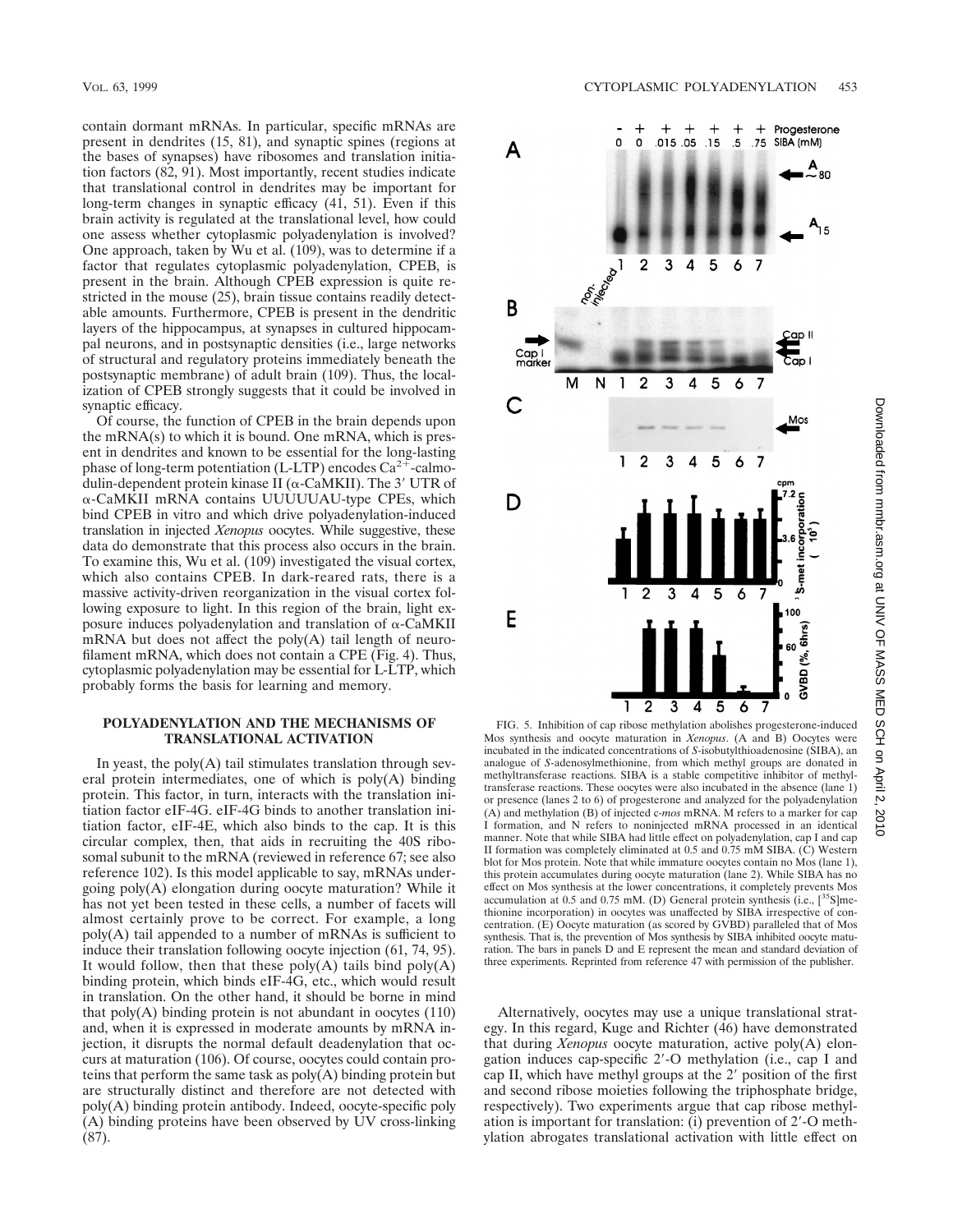polyadenylation (Fig. 5), and (ii) mRNAs that contain cap I prior to injection are translated more efficiently that those with cap 0 (i.e., lacking  $2'$ -O methylation) (47). However, because this modification occurs on only a subset of mRNAs that are polyadenylated at maturation (28), it may be that polyadenylation induces translation in multiple ways.

# **CONCLUSIONS AND FUTURE DIRECTIONS**

The modulation of  $poly(A)$  tail length is clearly an evolutionarily conserved mechanism for regulating mRNA translation. While much biochemistry remains to be performed before the details of the process can be understood, a number of facets deserve particular attention, and these may be placed in broad categories. The first is that of initial activation. At least in *Xenopus* and mouse oocytes, phosphorylation and dephosphorylation events seem likely to be the trigger for poly(A) elongation. However, this conjecture is based on older studies of oocyte maturation, and we do not know the kinases, or even the substrates, which are important for polyadenylation. Second, does cytoplasmic polyadenylation regulate brain activity and/or other functions in the adult? In this regard, tissuespecific CPEB knockout mice, particularly targeted to the hippocampus, would be extraordinarily useful source materials. In addition, a re-examination of the tissue distribution of CPEB would certainly be warranted. Third, how does deadenylation lead to translational silencing in frogs, flies, and worms? Going further, is there an interaction between the EDEN-BP and PARN to induce deadenylation in frog oocytes and embryos? Finally, are there multiple mechanisms of polyadenylationinduced translation, and, if so, how and why are they apparently mRNA specific? Now that several of the factors involved in these processes have been cloned, rapid progress in answering these questions will surely be made.

### **ACKNOWLEDGMENTS**

I thank Barbara Knowles, Paul MacDonald, and Joan Steitz for communicating unpublished information.

Work in my laboratory is supported by grants from the National Institutes of Health.

#### **REFERENCES**

- 1. **Andresson, T., and J. V. Ruderman.** 1998. The kinase Eg2 is a component of the xenopus oocyte progesterone-activated signaling pathway. EMBO J. **17:**5627–5637.
- 2. **Audic, Y., F. Omilli, and H. B. Osborne.** 1997. Postfertilization deadenylation of mRNAs in *Xenopus laevis* embryos is sufficient to cause their degradation at the blastula stage. Mol. Cell. Biol. **17:**209–218.
- 3. **Ballantyne, S., A. Bilger, J. Astrom, A. Virtanen, and M. Wickens.** 1995. Poly(A) polymerases in the nucleus and cytoplasm of frog oocytes: dynamic changes during oocyte maturation and early development. RNA **1:**64–78.
- 4. **Ballantyne, S., D. L. Daniel, Jr., and M. Wickens.** 1997. A dependent pathway of cytoplasmic polyadenylation reactions linked to cell cycle control by *c-mos* and CDK1 activation. Mol. Biol. Cell **8:**1633–1648.
- 5. **Bally-Cuif, L., W. J. Schatz, and R. K. Ho.** 1998. Characterization of the zebrafish Orb/CPEB-related RNA-binding protein and localization of maternal components in the zebrafish oocyte. Mech. Dev. **77:**31–47.
- 6. **Barkoff, A., S. Ballantyne, and M. Wickens.** 1998. Meiotic maturation in *Xenopus* requires polyadenylation of multiple mRNAs. EMBO J. **17:**3168– 3175.
- 7. **Bilger, A., C. A. Fox, E. Wahle, and M. Wickens.** 1994. Nuclear polyadenylation factors recognize cytoplasmic polyadenylation elements. Genes Dev. **8:**1106–1116.
- 8. **Bouvet, P., F. Omilli, Y. Arlot-Bonnemains, V. Legagneux, C. Roghi, T.** Bassez, and H. B. Osborne. 1994. The deadenylation conferred by the 3' untranslated region of a developmentally controlled mRNA in *Xenopus* embryos is switched to polyadenylation by deletion of a short sequence element. Mol. Cell. Biol. **14:**1893–1900.
- 9. **Bouvet, P., and A. P. Wolffe.** 1994. A role for transcription and FRGY2 in masking maternal mRNA within *Xenopus* oocytes. Cell **77:**931–941.
- 10. **Chen, C. Y., and A. B. Shyu.** 1995. AU-rich elements: characterization and importance in mRNA degradation. Trends Biochem. Sci. **20:**465–470.
- 11. **Colgan, D. F., and J. L. Manley.** 1997. Mechanism and regulation of mRNA polyadenylation. Genes Dev. **11:**2755–2766.
- 12. **Colgan, D. F., K. G. Murthy, C. Prives, and J. L. Manley.** 1996. Cell-cycle related regulation of poly(A) polymerase by phosphorylation. Nature **384:** 282–285.
- 13. **Colgan, D. F., K. G. Murthy, W. Zhao, C. Prives, and J. L. Manley.** 1998. Inhibition of poly(A) polymerase requires p34cdc2/cyclin B phosphorylation of multiple consensus and non-consensus sites. EMBO J. **17:**1053– 1062.
- 14. **Cooperstock, R. L., and H. D. Lipshitz.** 1997. Control of mRNA stability and translation during *Drosophila* development. Semin. Cell Dev. Biol. **8:** 541–549.
- 15. **Crino, P. B., and J. Eberwine.** 1996. Molecular characterization of the dendritic growth cone: regulated mRNA transport and local protein synthesis. Neuron **17:**1173–1187.
- 16. **Curtis, D., R. Lehmann, and P. D. Zamore.** 1995. Translational regulation in development. Cell **21:**171–178.
- 17. **deMoor, C. H., and J. D. Richter.** 1997. The Mos pathway regulates cytoplasmic polyadenylation in *Xenopus* oocytes. Mol. Cell. Biol. **17:**6419–6426.
- 18. **deMoor, C. H., and J. D. Richter.** 1999. The CPE mediates masking and unmasking of cyclinB1 mRNA. EMBO J. **18:**2294–2303.
- 19. **Dworkin, M. B., A. Shrutkowski, and E. Dworkin-Rastl.** 1985. Mobilization of specific maternal RNA species into polysomes after fertilization in *Xenopus laevis*. Proc. Natl. Acad. Sci. USA **82:**7636–7640.
- 20. **Fox, C. A., M. D. Sheets, and M. P. Wickens.** 1989. Poly(A) addition during maturation of frog oocytes: distinct nuclear and cytoplasmic activities and regulation by the sequence UUUUUAU. Genes Dev. **3:**2151–2162.
- 21. **Fox, C. A., and M. Wickens.** 1990. Poly(A) removal during oocyte maturation: a default reaction selectively prevented by specific sequences in the  $3^{\prime}$ UTR of certain maternal mRNAs. Genes Dev. **4:**2287–2298.
- 22. **Fox, C. A., M. D. Sheets, E. Wahle, and M. Wickens.** 1992. Polyadenylation of maternal mRNA during oocyte maturation: poly(A) addition *in vitro* requires a regulated RNA binding activity and a poly(A) polymerase. EMBO J. **11:**5021–5032.
- 23. **Gavis, E. R., and R. Lehmann.** 1994. Translational regulation of nanos by RNA localization. Nature **369:**315–318.
- 24. **Gebauer, F., and J. D. Richter.** 1995. Cloning and characterization of a *Xenopus* poly(A) polymerase. Mol. Cell. Biol. **15:**1422–1430.
- 25. **Gebauer, F., and J. D. Richter.** 1996. Mouse cytoplasmic polyadenylation element binding protein: an evolutionarily conserved protein that interacts with the cytoplasmic polyadenylylation elements of c-mos mRNA. Proc. Natl. Acad. Sci. USA **93:**14602–14607.
- 26. **Gebauer, F., and J. D. Richter.** 1997. Synthesis and function of Mos: the control switch of vertebrate oocyte meiosis. Bioessays **19:**23–28.
- 27. **Gebauer, F., W. Xu, G. M. Cooper, and J. D. Richter.** 1994. Translational control by cytoplasmic polyadenylation of c-mos mRNA is necessary for oocyte maturation in the mouse. EMBO J. **13:**5712–5720.
- 28. Gillian-Daniel, D., N. K. Gray, J. Åström, A. Barkoff, and M. Wickens. 1998. Modifications of the 5' cap of mRNAs during *Xenopus* oocyte maturation: independence from changes in poly(A) length and impact on translation. Mol. Cell. Biol. **18:**6152–6163.
- 29. **Gilmartin, G. M., E. S. Fleming, J. Oetjen, and B. R. Graveley.** 1995. CPSF recognition of an HIV-1 mRNA 3'-processing enhancer: multiple sequence contacts involved in poly(A) site definition. Genes Dev. **9:**72–83.
- 30. **Good, P. J.** 1995. A conserved family of elav-like genes in vertebrates. Proc. Natl. Acad. Sci. USA **92:**4557–4561.
- 31. **Goodwin, E. B., and T. C. Evans.** 1997. Translational control of development in *C. elegans*. Semin. Cell. Dev. Biol. **8:**551–559.
- 32. **Goodwin, E. B., P. G. Okkema, T. C. Evans, and J. Kimble.** 1993. Translational regulation of tra-2 by its 3' untranslated region controls sexual identity in *C. elegans*. Cell **22:**329–339.
- 33. **Gotoh, Y., N. Masuyama, K. Dell, K. Shirakabe, and N. Nishida.** 1995. Initiation of *Xenopus* oocyte maturation by activation of the mitogen-activated protein kinase cascade. J. Biol. Chem. **270:**25898–25904.
- 34. **Gray, N. K., and M. Wickens.** 1998. Control of translation initiation in animals. Annu. Rev. Cell Dev. Biol. **14:**399–458.
- 35. **Hake, L. E., R. Mendez, and J. D. Richter.** 1998. Specificity of RNA binding by CPEB: requirement for RNA recognition motifs and a novel zinc finger. Mol. Cell. Biol. **18:**685–693.
- 36. **Hake, L. E., and J. D. Richter.** 1994. CPEB is a specificity factor that mediates cytoplasmic polyadenylation during *Xenopus* oocyte maturation. Cell **79:**617–627.
- 37. **Huarte, J., A. Stutz, M. L. O'Connell, P. Gubler, D. Belin, A. L. Darrow, S. Strickland, and J. D. Vassalli.** 1992. Transient translational silencing by reversible mRNA deadenylation. Cell **69:**1021–1030.
- 38. **Hwang, S. Y., B. Oh, A. Fuchtbauer, E. M. Fuchtbauer, K. R. Johnson, D. Solter, and B. B. Knowles.** 1997. Maid: a maternally transcribed novel gene encoding a potential negative regulator of bHLH proteins in the mouse egg and zygote. Dev. Dyn. **209:**217–226.
- 39. **Irish, V., R. Lehmann, and M. Akam.** 1989. The *Drosophila* posterior-group gene nanos functions by repressing hunchback activity. Nature **338:**646–648.
- 40. **Jan, E., J. W. Yoon, D. Walterhouse, P. Iannaccone, and E. B. Goodwin.**

2010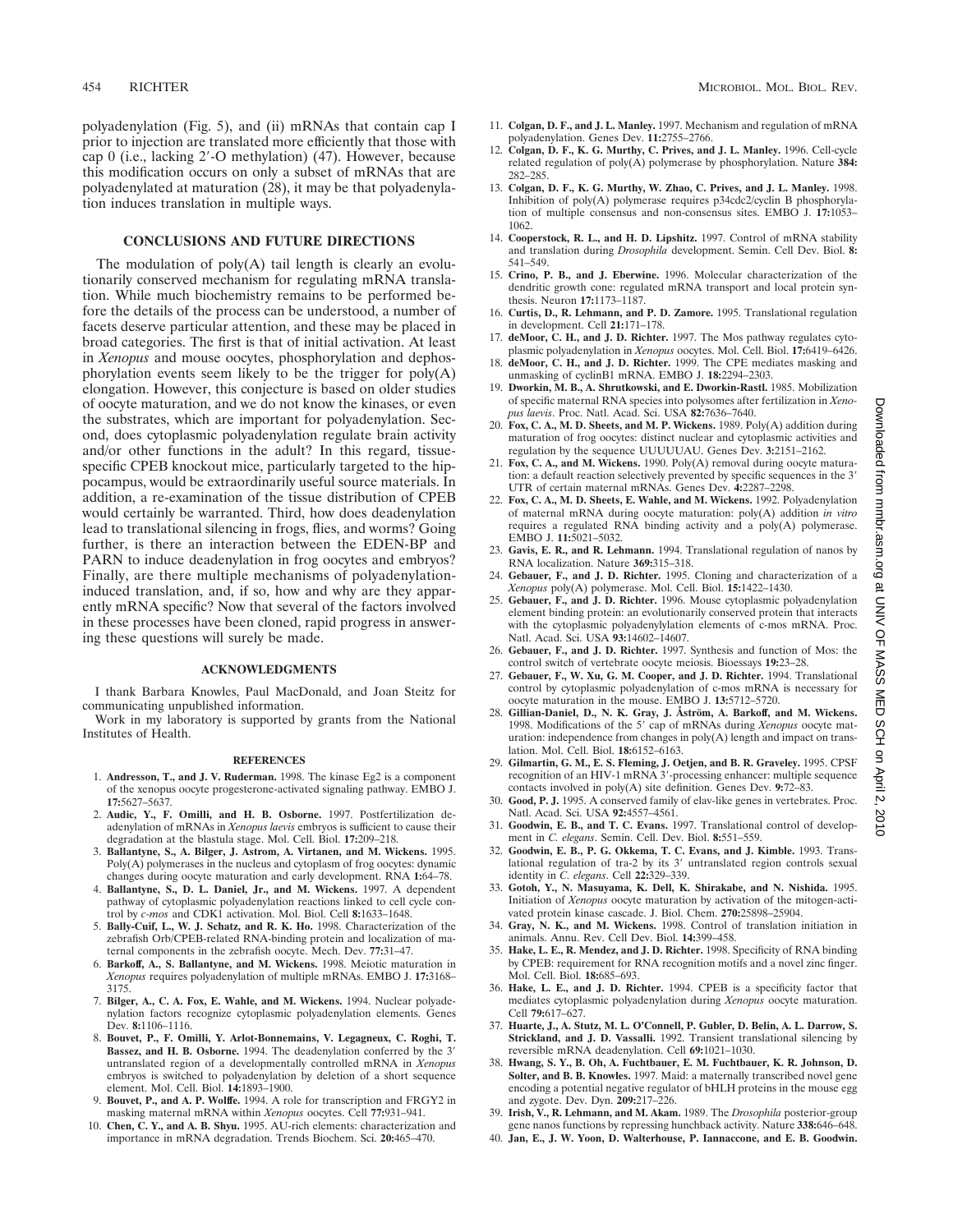1997. Conservation of the *C. elegans tra-2* 3'UTR translational control. EMBO J. **16:**6301–6313.

- 41. **Kang, H., and E. M. Schuman.** 1996. A requirement for local protein synthesis in neurotropin-induced hippocampal plasticity. Science **273:**1402– 1406.
- 42. **Kanki, J. P., and D. J. Donoghue.** 1991. Progression from meiosis I to meiosis II in *Xenopus* oocytes requires de novo translation of the mos<sup>xe</sup> protooncogene. Proc. Natl. Acad. Sci. USA **88:**5794–5798.
- 43. **Kim-Ha, J., K. Kerr, and P. M. Macdonald.** 1995. Translational regulation of *oskar* mRNA by bruno, an ovarian RNA-binding protein, is essential. Cell **81:**403–412.
- 44. **Korner, C. G., and E. Wahle.** 1997. Poly(A) tail shortening by a mammalian poly(A)-specific 3'-exoribonuclease. J. Biol. Chem. 272:10448-10456.
- 45. **Korner, C. G., M. Wormington, M. Muckenthaler, S. Schneider, E. Dehlin, and E. Wahle.** 1998. The deadenylating nuclease (DAN) is involved in poly(A) tail removal during the meiotic maturation of *Xenopus* oocytes. EMBO J. **17:**5427–5437.
- 46. Kuge, H., and J. D. Richter. 1995. Cytoplasmic 3' poly(A) addition induces 5' cap ribose methylation: implications for translational control of maternal mRNA. EMBO J. **14:**6301–6310.
- 47. **Kuge, H., G. G. Brownlee, P. D. Gershon, and J. D. Richter.** 1998. Cap ribose methylation of *c-mos* mRNA stimulates translation and oocyte maturation in *Xenopus laevis*. Nucleic Acids Res. **26:**3208–3214.
- 48. **Legagneux, V., P. Bouvet, F. Omilli, S. Chevalier, and H. B. Osborne.** 1992. Identification of RNA-binding proteins specific to *Xenopus* Eg maternal mRNAs: association with the portion of Eg2 mRNA that promotes deadenylation in embryos. Development **116:**1193–1202.
- 49. **Legagneux, V., F. Omilli, and H. B. Osborne.** 1995. Substrate-specific regulation of RNA deadenylation in *Xenopus* embryo and activated egg extracts. RNA **1:**1001–1008.
- 50. **Lieberfarb, M. E., T. Chu, C. Wreden, W. Theurkauf, J. P. Gergen, and S. Strickland.** 1996. Mutations that perturb poly(A)-dependent maternal mRNA activation block the initiation of development. Development **122:** 579–588.
- 51. **Martin, K. C., A. Casadio, H. E. Y. Zhu, J. C. Rose, M. Chen, C. H. Bailey, and E. R. Kandel.** 1997. Synapse specific, long-term facilitation of *Aplysia* sensory to motor synapses: a function for local protein synthesis in memory storage. Cell **91:**927–938.
- 52. **McCarthy, J. E. G.** 1998. Posttranscriptional control of gene expression in yeast. Microbiol. Mol. Biol. Rev. **62:**1492–1553.
- 53. **McGrew, L. L., E. Dworkin-Rastl, M. B. Dworkin, and J. D. Richter.** 1989. Poly(A) elongation during *Xenopus* oocyte maturation is required for translational recruitment and is mediated by a short sequence element. Genes Dev. **3:**803–815.
- 54. **McGrew, L. L., and J. D. Richter.** 1990. Translational control by cytoplasmic polyadenylation during *Xenopus* oocyte maturation: characterization of *cis* and *trans* elements and regulation by cyclin/MPF. EMBO J. **9:**3743– 3751.
- 55. **Muller, B., and D. Schumperli.** 1997. The U7 snRNP and the hairpin binding protein: Key players in histone mRNA metabolism. Semin. Cell. Dev. Biol. **8:**567–576.
- 56. **Murata, Y., and R. P. Wharton.** 1995. Binding of pumilio to maternal *hunchback* mRNA is required for posterior patterning in *Drosophila* embryos. Cell **80:**747–756.
- 57. **Oh, B., S. Y. Hwang, J. McLaughlin, D. Solter, and B. B. Knowles.** Submitted for publication.
- 58. **Ohsugi, M., S. Y. Hwang, S. Butz, B. B. Knowles, D. Solter, and R. Kemler.** 1996. Expression and cell membrane localization of catenins during mouse preimplantation development. Dev. Dyn. **206:**391–402.
- 59. **Osborne, H. B., and J. D. Richter.** 1997. Translational control by polyadenylation during early development. Prog. Mol. Subcell. Biol. **18:**173–198.
- 60. **Paillard, L., F. Omilli, V. Legagneux, T. Bassez, D. Maniey, H. B. Osborne.** 1998. EDEN and EDEN-BP, a *cis* element and an associated factor that mediate sequence-specific mRNA deadenylation in *Xenopus* embryos. EMBO J. **17:**278–287.
- 61. **Paris, J., and J. D. Richter.** 1990. Maturation-specific polyadenylation and translational control: diversity of cytoplasmic polyadenylation elements, influence of poly(A) tail size, and formation of stable polyadenylation complexes. Mol. Cell. Biol. **10:**5634–5645.
- 62. **Paris, J., K. Swenson, H. Piwnica-Worms, and J. D. Richter.** 1989. Maturation-specific polyadenylation: *in vitro* activation by p34<sup>cdc2</sup> and phosphorylation of a 58-kD CPE-binding protein. Genes Dev. **5:**1697–1708.
- 63. **Paynton, B. V., and R. Bachvarova.** 1994. Polyadenylation and deadenylation of maternal mRNAs during oocyte growth and maturation in the mouse. Mol. Reprod. Dev. **37:**172–180.
- 64. **Richter, J. D.** 1996. Dynamics of poly(A) addition and removal during development, p. 481–503. *In* J. W. B. Hershey, N. Sonenberg, and M. Mathews (ed.), Translational control. Cold Spring Harbor Laboratory Press, Cold Spring Harbor, N.Y.
- 65. **Robinow, S., A. R. Campos, K. M. Yao, and K. White.** 1988. The elav gene product of *Drosophila*, required in neurons, has three RNP consensus motifs. Science **242:**1570–1572.
- 66. **Rosenthal, E., T. R. Tansey, and J. V. Ruderman.** 1983. Sequence-specific adenylations and deadenylations accompany changes in the translation of maternal messenger RNA after fertilization of *Spisula* oocytes. J. Mol. Biol. **25:**309–327.
- 67. **Sachs, A. B., P. Sarnow, and M. W. Hentze.** 1997. Starting at the beginning, middle, and end: translation initiation in eukaryotes. Cell **89:**831–838.
- 68. **Sagata, N.** 1997. What does Mos do in oocytes and somatic cells? Bioessays **19:**13–21.
- 69. **Sagata, N., I. Daar, M. Oskarsson, S. D. Showalter, and G. F. Vande Woude.** 1989. The product of the *mos* proto-oncogene as a candidate "initiator" for oocyte maturation. Science **245:**643–646.
- 70. **Salles, F. J., M. E. Lieberfarb, C. Wreden, J. P. Gergen, and S. Strickland.** 1994. Coordinate initiation of *Drosophila* development by regulated polyadenylation of maternal messenger RNAs. Science **266:**1996–1999.
- 71. **Schisa, J. A., and S. Strickland.** 1998. Cytoplasmic polyadenylation of *Toll* mRNA is required for dorsal-ventral patterning in *Drosophila* embryogenesis. Development **125:**2995–3003.
- 72. **Seydoux, G.** 1996. Mechanisms of translational control in early development. Curr. Opin. Genet. Dev. **6:**555–561.
- 73. **Sheets, M. D., C. A. Fox, T. Hunt, G. Vande Woude, and M. Wickens.** 1994. The 3'-untranslated regions of *c-mos* and cyclin mRNAs stimulate translation by regulating cytoplasmic polyadenylation. Genes Dev. **8:**926–938.
- 74. **Sheets, M. D., M. Wu, and M. Wickens.** 1995. Polyadenylation of *c-mos* mRNA as a control point in *Xenopus* meiotic maturation. Nature **374:** 511–516.
- 75. **Simon, R., and J. D. Richter.** 1994. Further analysis of cytoplasmic polyadenylation in *Xenopus* embryos and identification of embryonic cytoplasmic polyadenylation element-binding proteins. Mol. Cell. Biol. **14:**7867– 7875.
- 76. **Simon, R., J. P. Tassan, and J. D. Richter.** 1992. Translational control by poly(A) elongation during *Xenopus* development: differential repression and enhancement by a novel cytoplasmic polyadenylation element. Genes Dev. **6:**2580–2591.
- 77. **Simon, R., L. Wu, and J. D. Richter.** 1996. Cytoplasmic polyadenylation of activin receptor mRNA and the control of pattern formation in *Xenopus* development. Dev. Biol. **179:**239–250.
- 78. **Stebbins-Boaz, B., L. E. Hake, and J. D. Richter.** 1996. CPEB controls the cytoplasmic polyadenylation of cyclin, Cdk2 and *c-mos* mRNAs and is necessary for oocyte maturation in *Xenopus*. EMBO J. **15:**2582–2592.
- Stebbins-Boaz, B., and J. D. Richter. 1994. Multiple sequence elements and a maternal mRNA product control cdk2 RNA polyadenylation and translation during early *Xenopus* development. Mol. Cell. Biol. **14:**5870–5880.
- 80. **Stebbins-Boaz, B., and J. D. Richter.** 1997. Translational control during early development. Crit. Rev. Eukaryotic Gene Expression **7:**73–94.
- 81. **Steward, O.** 1997. mRNA localization in neurons: a multipurpose mechanism? Neuron **18:**9–12.
- 82. **Steward, O., and W. B. Levy.** 1982. Preferential localization of polyribosomes under the base of dendritic spines in granule cells of the dentate gyrus. J. Neurosci. **2:**284–291.
- 83. **St. Johnston, D., and C. Nusslein-Volhard.** 1992. The origin of pattern and polarity in the *Drosophila* embryo. Cell **24:**201–219.
- 84. **Struhl, G.** 1989. Differing strategies for organizing anterior and posterior body pattern in *Drosophila* embryos. Nature **338:**741–744.
- 85. **Stutz, A., B. Conne, J. Huarte, P. Gubler, V. Volkel, P. Flandin, and J. D. Vassalli.** 1998. Masking, unmasking, and regulated polyadenylation cooperate in the translational control of a dormant mRNA in mouse oocytes. Genes Dev. **12:**2535–2548.
- 86. **Stutz, A., J. Huarte, P. Gubler, B. Conne, D. Belin, and J. D. Vassalli.** 1997. In vivo antisense oligodeoxynucleotide mapping reveals masked regulatory elements in an mRNA dormant in mouse oocytes. Mol. Cell. Biol. **17:** 1759–1767.
- 87. **Swiderski, R. E., and J. D. Richter.** 1988. Photocrosslinking of proteins to maternal mRNA in *Xenopus* oocytes. Dev. Biol. **128:**349–358.
- Taieb, R., C. Thibier, and C. Jessus. 1997. On cyclins, oocytes, and eggs. Mol. Reprod. Dev. **48:**397–411.
- 89. **Tay, J., and J. D. Richter.** 1998. Unpublished observations.
- 90. **Temeles, G. L., and R. M. Schultz.** 1997. Transient polyadenylation of a maternal mRNA following fertilization of mouse eggs. J. Reprod. Fertil. **109:**223–228.
- 91. **Tiedge, H., and J. Brosius.** 1994. Translational machinery in dendrites of hippocampal neurons in culture. J. Neurosci. **16:**7171–7181.
- 92. **Timchenko, L. T., J. W. Miller, N. A. Timchenko, D. R. DeVore, K. V. Datar, L. Lin, R. Roberts, C. T. Caskey, and M. S. Swanson.** 1996. Identification of a (CUG)<sub>n</sub> triplet repeat RNA-binding protein and its expression in myotonic dystrophy. Nucleic Acids Res. **24:**4407–4414.
- 93. **Varnum, S. M., C. A. Hurney, and W. M. Wormington.** 1992. Maturationspecific deadenylation in *Xenopus* oocytes requires nuclear and cytoplasmic factors. Dev. Biol. **153:**283–290.
- 94. **Varnum, S. M., and W. M. Wormington.** 1990. Deadenylation of maternal mRNAs during *Xenopus* oocyte maturation does not require specific *cis*sequences: a default mechanism for translational control. Genes Dev. **4:** 2278–2286.